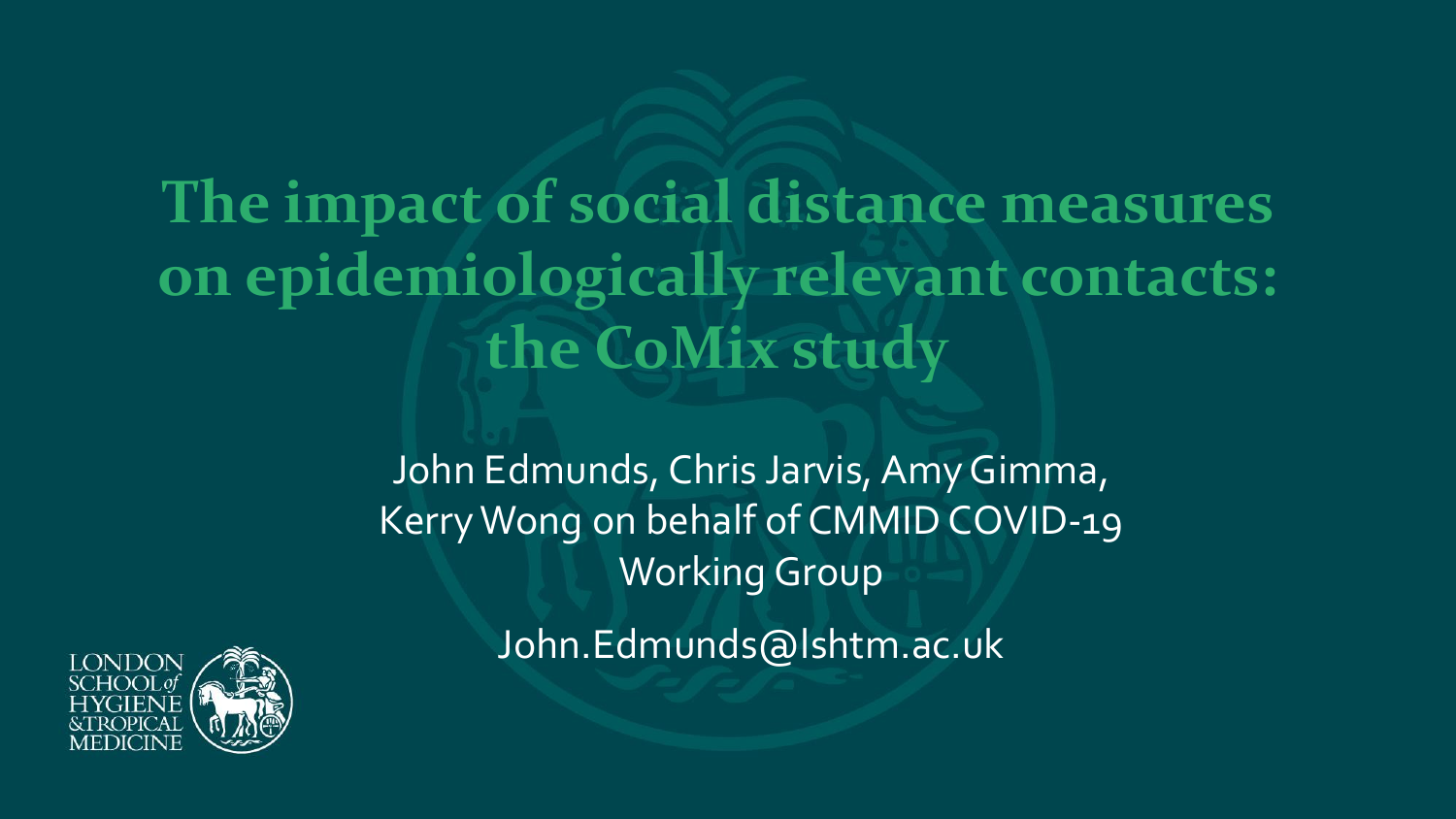# CoMix survey



- ~2500 individuals per week (in 2 online panels)
- Broadly representative by age, SES, and region
- Face-t0-face conversational contacts
- Details on who they contact, where, for how long, how frequently, inside/outside, mask wearing etc.
- Launched  $24<sup>th</sup>$  March 2020
	- 101,350 observations
	- 19,914 participants
	- 466,710 contacts
- 



Part of EU-wide survey https://cmmid.github.io/topics/covid19/mixing-patterns.html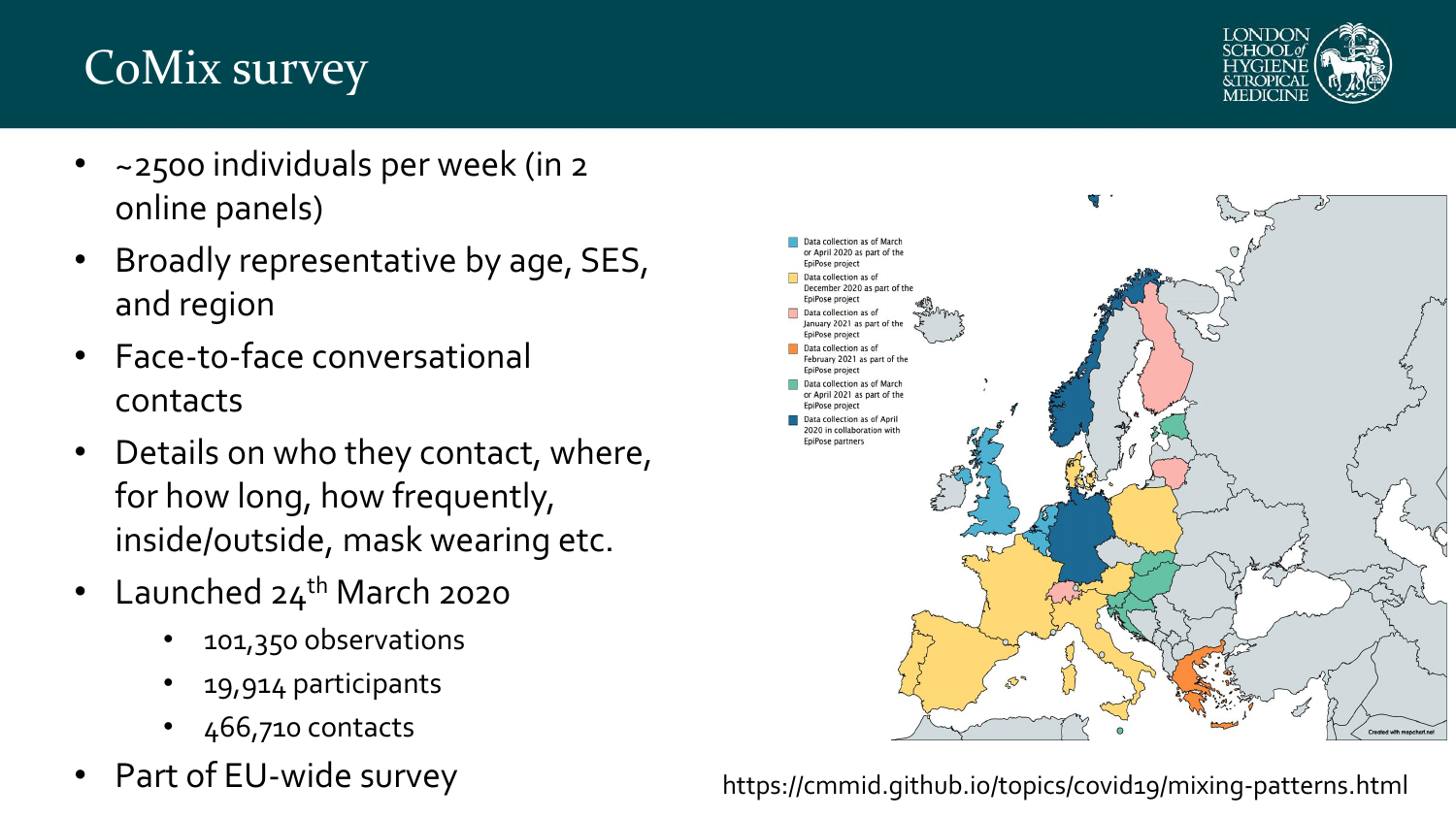#### Mean contacts over time



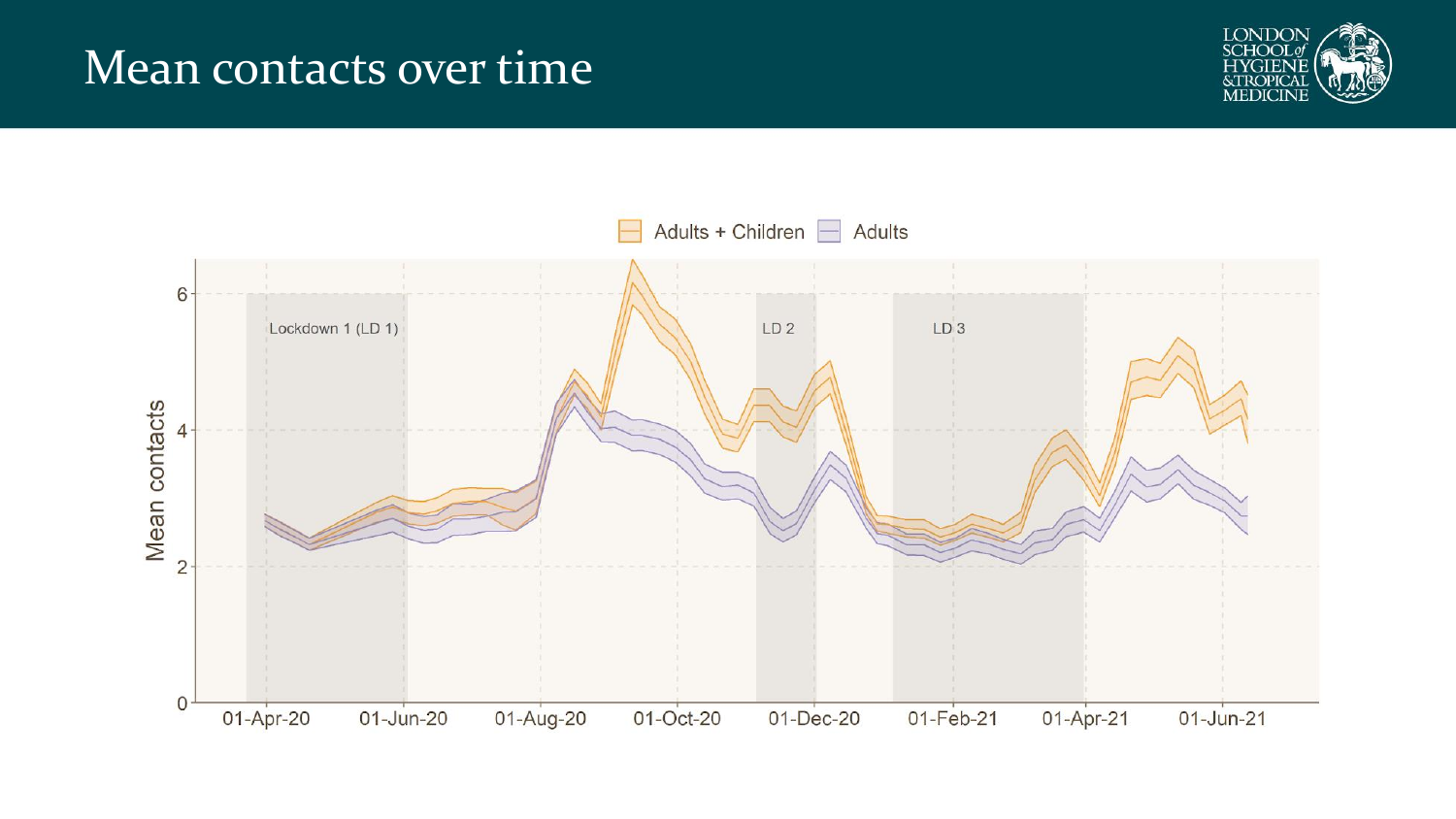### **Contact by risk & risk perception**





https://www.medrxiv.org/content/10.1101/2021.05.28.21257973v1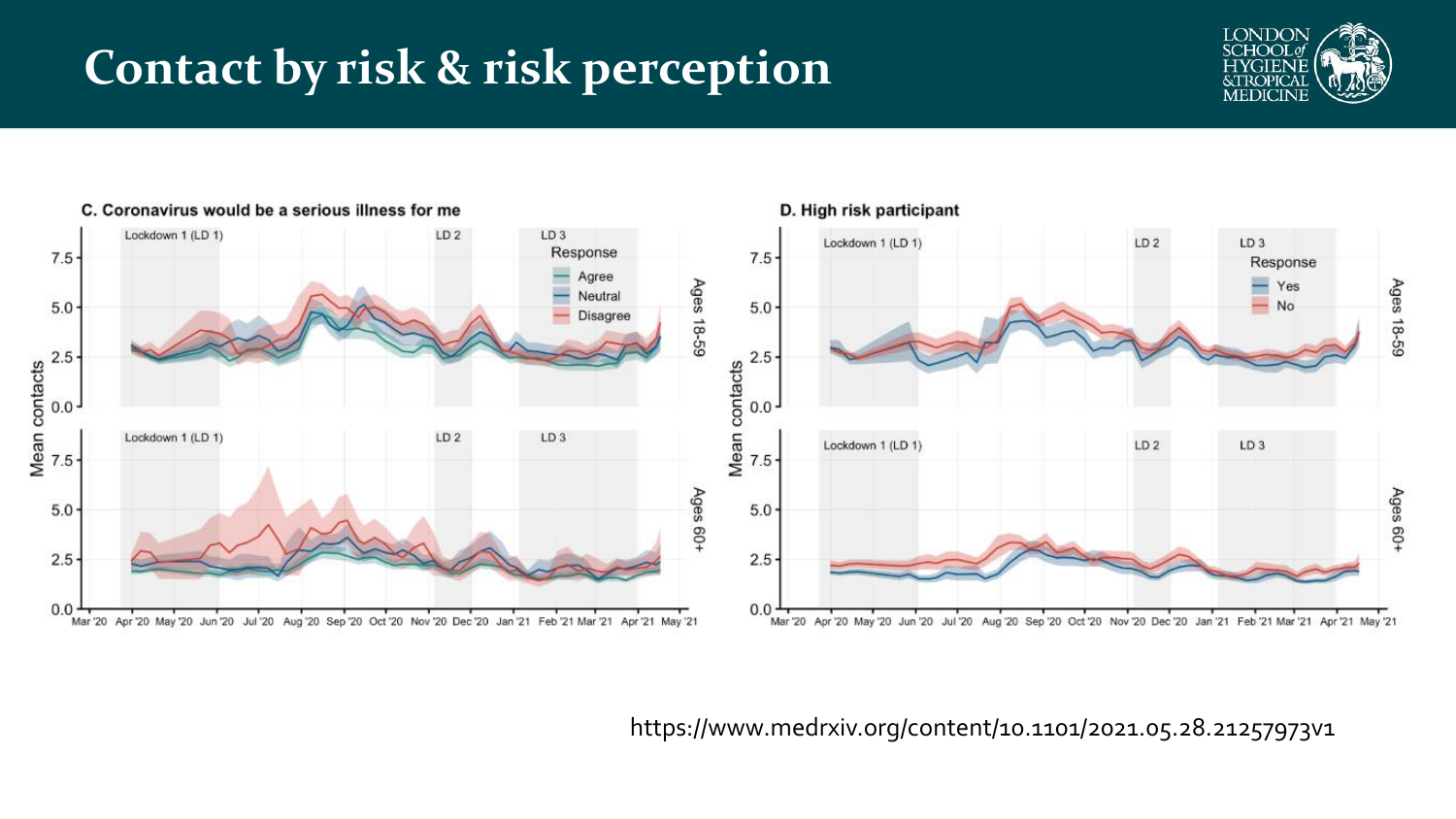#### **Contacts by employment and income**





https://www.medrxiv.org/content/10.1101/2021.05.28.21257973v1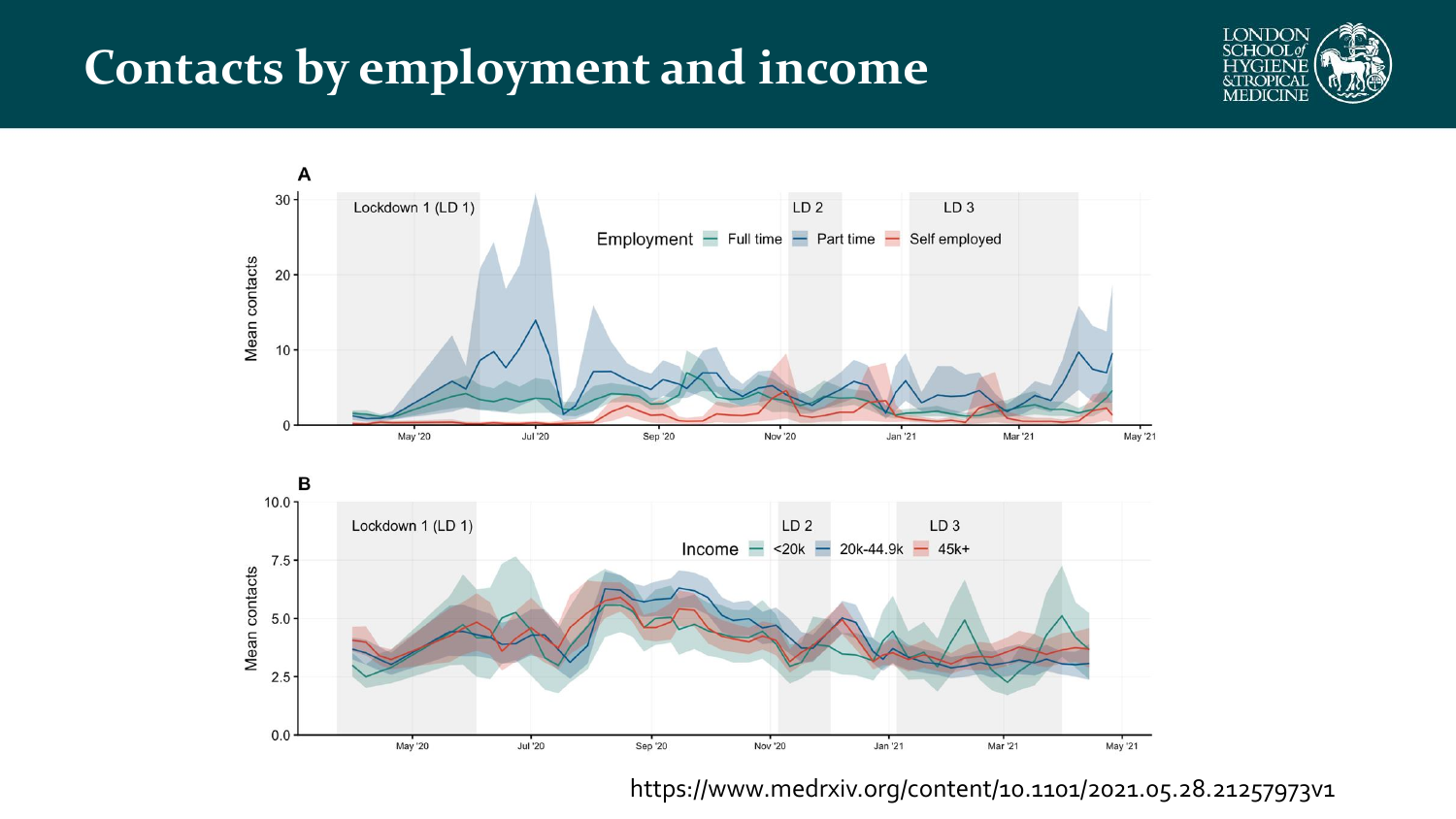## **Reported Mask wearing**





https://www.medrxiv.org/content/10.1101/2021.05.28.21257973v1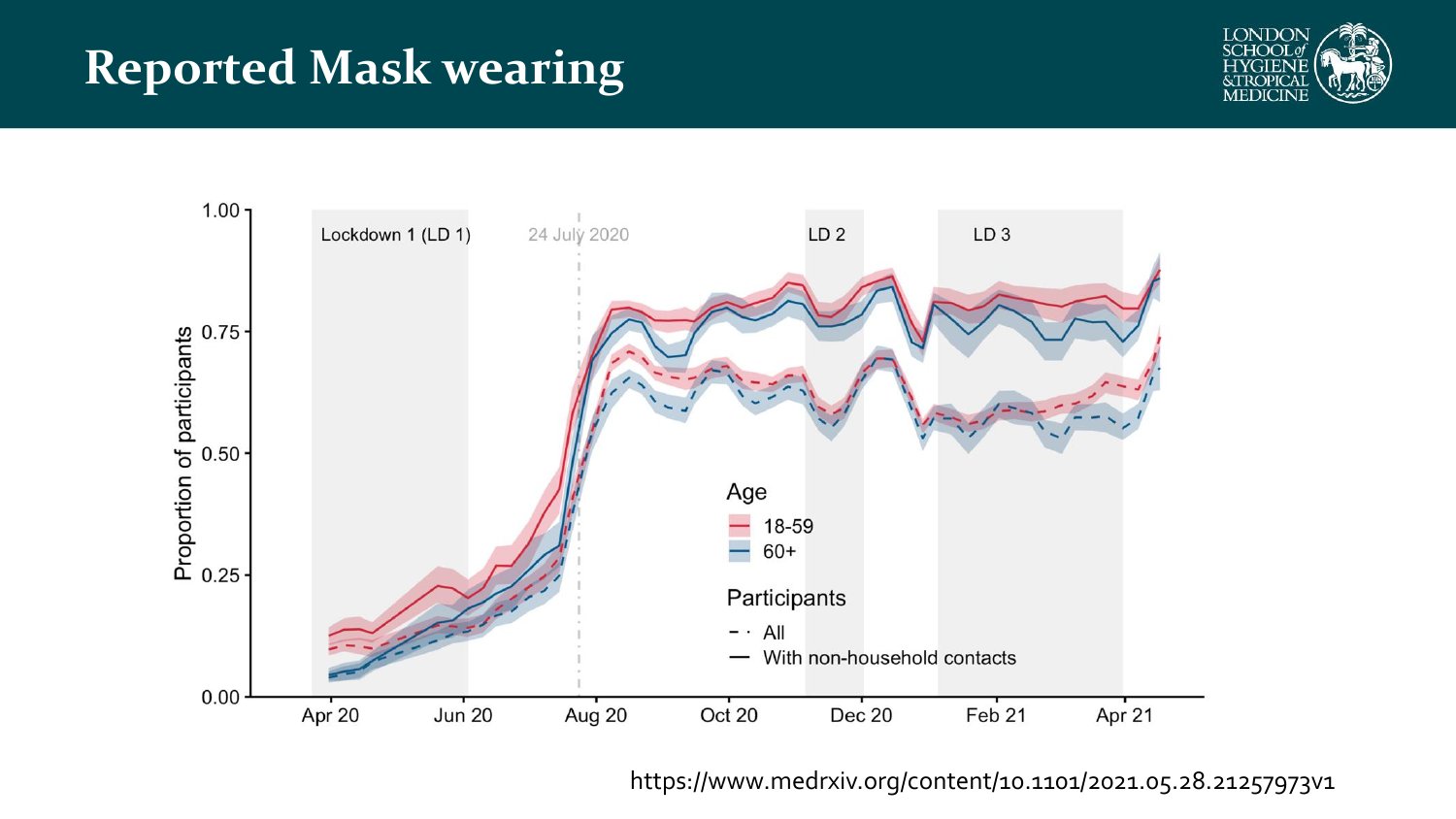# Strengths and weaknesses



- Large, rapid, broadly representative
- Rapid insights into likely transmission dynamics and the effect of interventions
- Can investigate impact on different subgroups of population (e.g. age or risk groups) as we have information on participants
- Designed specifically to capture epidemiologically relevant contact patterns
	- Can even estimate R directly from survey (Jarvis et al. BMC Med 2020)
- **Longitudinal**
- Online survey panel, quota sample
	- Representativeness
	- Fatigue?
- Parents complete for children
- All contacts included? Too many?
	- Group contacts allowed to be reported
	- Truncation of means
- Validation studies seldom performed
- No boosting of sample for certain groups (e.g. ethnic groups)